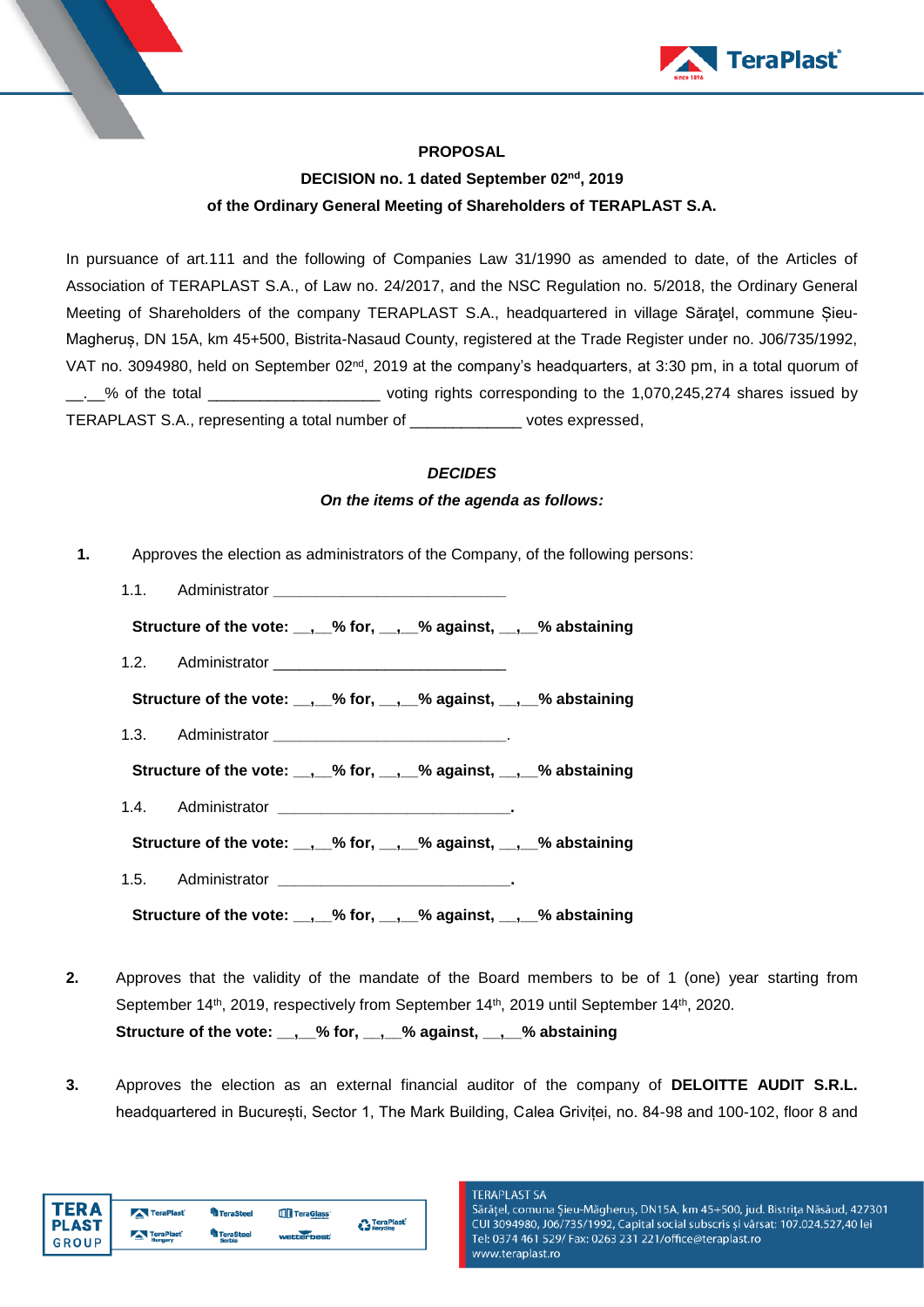

floor 9, registered with the Trade Register of Bucharest Court under no. J40/6775/1995, VAT no. RO7756924, company certified to develop financial audit activities and other related activities - member of CAFR BUCURESTI with authorization no. 25 / 25.06.2001, according to the authorization series FA 19 TEMP No. 02 / 31.01.2019, issued by the Authority for the Public Supervision of the Statutory Audit Activity (APSSAA).

**Structure of the vote: \_\_,\_\_% for, \_\_,\_\_% against, \_\_,\_\_% abstaining**

**4.** Approves the election as an internal financial auditor of the company of **JP Auditors & Advisors S.R.L.** headquartered in Cluj-Napoca, Piata Avram Iancu no. 15 C, Cluj County, registered with the Trade Register of Cluj Court under no. J12/1894/2009, VAT no. 26097382, company certified to develop financial audit activities and other related activities – member of CAFR BUCURESTI with authorization no 944 / 04.12.2009.

**Structure of the vote: \_\_,\_\_% for, \_\_,\_\_% against, \_\_,\_\_% abstaining**

- **5.** Approves that the validity of the mandate of the external financial auditor and the mandate of the internal financial auditor to be 2(two) years, starting from the date of adoption of this decision, respectively from September 02<sup>nd</sup>, 2019 until September 02<sup>nd</sup>, 2021. **Structure of the vote: \_\_,\_\_% for, \_\_,\_\_% against, \_\_,\_\_% abstaining**
- **6.** Approves the remuneration for the external financial auditor and for the internal financial auditor. **Structure of the vote: \_\_,\_\_% for, \_\_,\_\_% against, \_\_,\_\_% abstaining**
- **7.** Approves the striking off from the Trade Register of Bistrita-Năsăud of the mentions concerning the auditor whose appointment will not be extended, if applicable. **Structure of the vote: \_\_,\_\_% for, \_\_,\_\_% against, \_\_,\_\_% abstaining**
- **8.** Approves mandating Mr Dorel Goia and Mr Alexandru Stânean to negotiate and any of them to sign the administrative contracts of the directors and the contracts with the external financial auditor and with the internal financial auditor, in the name and on behalf of the Company. **Structure of the vote: \_\_,\_\_% for, \_\_,\_\_% against, \_\_,\_\_% abstaining**
- **9.** Authorizes Mr Dorel Goia, to sign, for and on behalf of all the shareholders present at the meeting, the OGMS Decision.

**Structure of the vote: \_\_.\_\_% for, \_\_.\_\_% against, \_\_.\_\_% abstention**

**10.** Authorizes the company's legal adviser, Mrs Diana Octavia Bretfelean, to do everything that is necessary as to record the OGMS Decision at the Trade Register of Bistrita-Nasaud Court, and to publish such

| I TERA                  | TeraPlast | <b>TeraSteel</b>    | TeraGlass <sup>®</sup> | <b>A</b> TeraPlast |
|-------------------------|-----------|---------------------|------------------------|--------------------|
| <b>PLAST</b><br>I GROUP | TeraPlast | TeraSteel<br>Serbia | wetterbest             | <b>Recycling</b>   |

**TERAPLAST SA** 

Sărățel, comuna Șieu-Măgheruș, DN15A, km 45+500, jud. Bistrița Năsăud, 427301 CUI 3094980, J06/735/1992, Capital social subscris și vărsat: 107.024.527,40 lei Tel: 0374 461 529/ Fax: 0263 231 221/office@teraplast.ro www.teraplast.ro